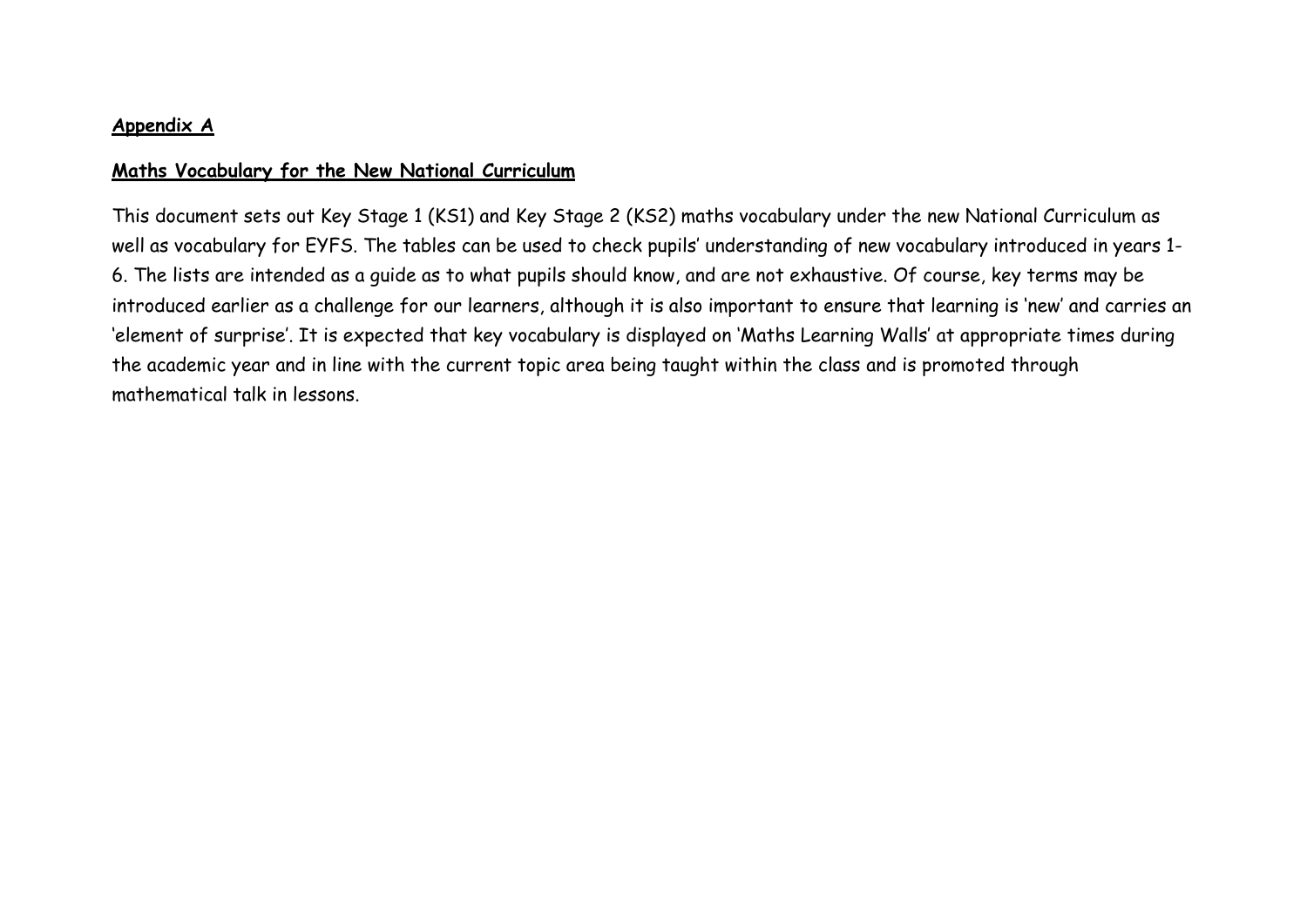|                                          |                                           |                                              | New maths vocabulary for EYFS         |                                                |                                             |                  |                                             |
|------------------------------------------|-------------------------------------------|----------------------------------------------|---------------------------------------|------------------------------------------------|---------------------------------------------|------------------|---------------------------------------------|
| <b>Number and Place</b><br>Value         | <b>Addition and</b><br><b>Subtraction</b> | <b>Multiplication and</b><br><b>Division</b> | <b>Measure</b>                        | <b>Geometry</b><br>(position and<br>direction) | <b>Geometry</b><br>(Properties of<br>shape) | <b>Fractions</b> | General/problem<br>solving.                 |
| Number                                   | Number line                               | Odd, even                                    | Full, half, empty                     | Over, under,<br>underneath,                    | Sort                                        | Whole            | Listen, join in                             |
| One, two, three to<br>twenty and beyond. | Add, more, plus,<br>make, sum,            | Double, halve                                | Holds                                 | above, below, top,<br>bottom, side             | Cube, cuboid,<br>pyramid,                   | Equal            | Say, think, imagine,<br>remember            |
| None                                     | total, altogether                         | Share, share equally                         | Container                             | On, in, outside,                               | sphere, cone,<br>cylinder, circle,          | One half         | Start from                                  |
| Count                                    | Double                                    | Group in pairs                               | Weigh, weighs,<br>balance             | inside                                         | triangle, square                            |                  | Look at, point to                           |
| on/up/to/from/down                       | Half, halve                               | Equal groups of                              | Heavy, heavier,                       | In front, behind                               | Shape                                       |                  | Put                                         |
| Before, after                            | Equals, is the<br>same (including         | <b>Divide</b>                                | heaviest, light,<br>lighter, lightest | Front, back                                    | Flat, curved,<br>straight, round            |                  | What comes next?                            |
| More, less, many,<br>few, fewer, fewest, | equals sign)                              |                                              | <b>Scales</b>                         | Before, after                                  | Solid<br>Corner                             |                  | Find, use, make,                            |
| smaller, smallest                        | How many more<br>to make? How             |                                              | Time                                  | Beside, next to                                | Face, side                                  |                  | build                                       |
| Equal to, the same<br>as                 | many more is,,,<br>then,,,? How           |                                              | Days of the week:                     | Middle                                         | Make, build,                                |                  | Tell me, describe,<br>pick out, talk about, |
| Odd, even                                | much more<br>is?                          |                                              | Monday, Tuesday<br>etc.               | Up, down,<br>forwards,                         | draw                                        |                  | explain, show me                            |
| <b>Digit</b>                             | Subtract, take                            |                                              | Seasons: Spring,                      | backwards.<br>Sideways                         |                                             |                  | Read, write                                 |
|                                          | away, minus.                              |                                              | Summer, Autumn,                       |                                                |                                             |                  | Tick, draw a line,                          |
| Numeral                                  |                                           |                                              | Winter                                | Close, far                                     |                                             |                  | ring                                        |
| Compare                                  |                                           |                                              | Days, week, month,<br>year, weekend   | Through                                        |                                             |                  | Cost                                        |
| Order                                    |                                           |                                              | Birthday, holiday                     | Towards, away<br>from                          |                                             |                  | Count, work out                             |
| Size                                     |                                           |                                              | Morning, afternoon,                   | Side, roll, turn                               |                                             |                  | Number line,<br>number track,               |
| Value<br>Between, halfway                |                                           |                                              | evening, night                        |                                                |                                             |                  | number square,<br>number cards              |
| between                                  |                                           |                                              | Bedtime,                              |                                                |                                             |                  |                                             |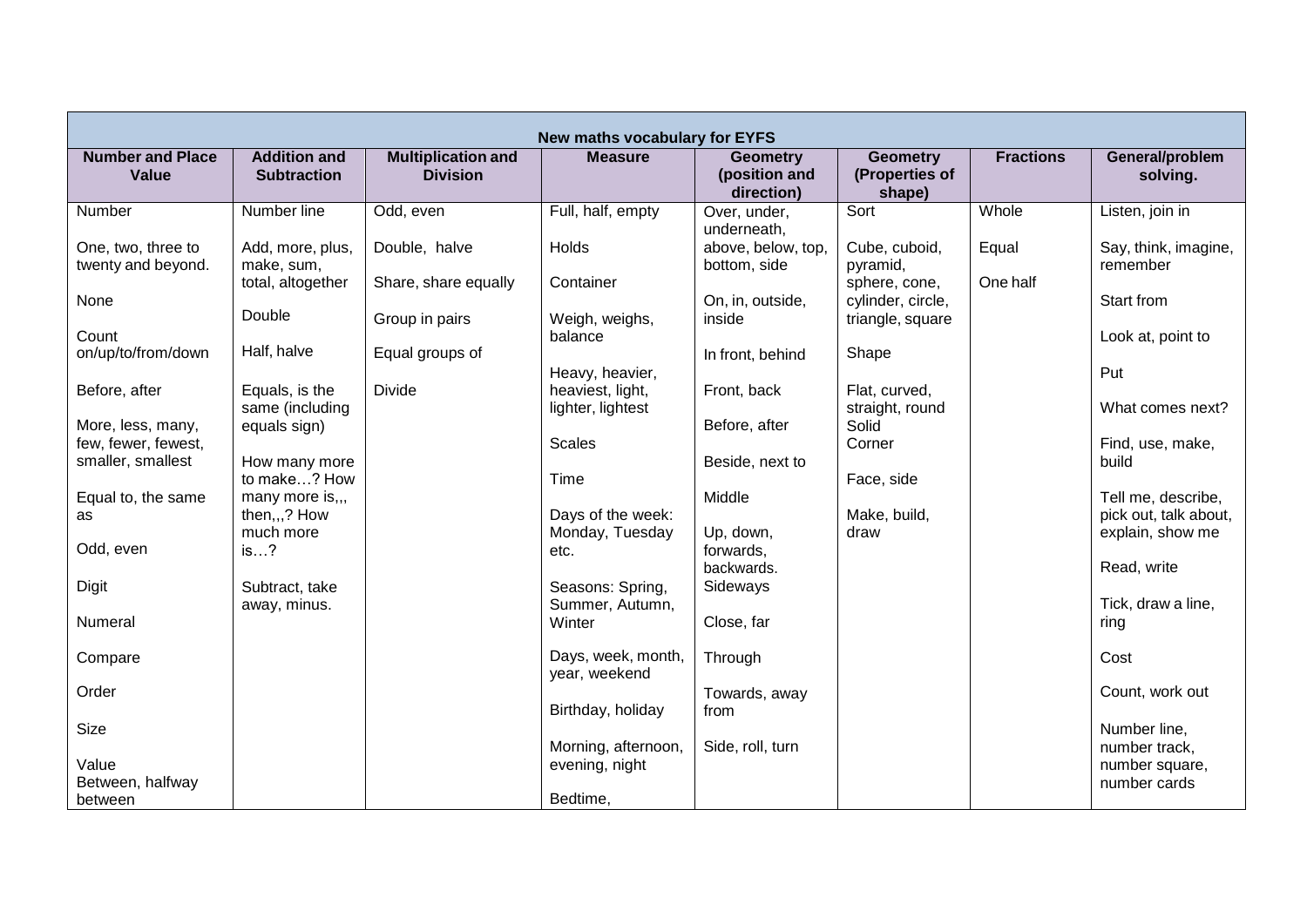|  | Today, yesterday,<br>tomorrow<br>Before, after, next,<br>last<br>Quickest, fastest,<br>slowest<br>Clock<br>Once<br>First, second, third<br>Estimate<br>Too many, too few<br>Length, height<br>Longer, longest,<br>shorter, shortest,<br>taller, tallest,<br>higher, highest<br>Money, coin,<br>penny, pence,<br>pound, price, cost,<br>buy, sell, spend,<br>spent, pay, change<br>How much? How<br>many?<br>Total |  | dominoes, pegs,<br>peg board<br>Same way, different<br>way<br>In order, in a<br>different order |
|--|-------------------------------------------------------------------------------------------------------------------------------------------------------------------------------------------------------------------------------------------------------------------------------------------------------------------------------------------------------------------------------------------------------------------|--|-------------------------------------------------------------------------------------------------|
|  | dinnertime,<br>playtime                                                                                                                                                                                                                                                                                                                                                                                           |  | Counters, cubes,<br>blocks, die, dice,                                                          |
|  |                                                                                                                                                                                                                                                                                                                                                                                                                   |  |                                                                                                 |
|  |                                                                                                                                                                                                                                                                                                                                                                                                                   |  |                                                                                                 |
|  |                                                                                                                                                                                                                                                                                                                                                                                                                   |  |                                                                                                 |
|  |                                                                                                                                                                                                                                                                                                                                                                                                                   |  |                                                                                                 |
|  |                                                                                                                                                                                                                                                                                                                                                                                                                   |  |                                                                                                 |
|  |                                                                                                                                                                                                                                                                                                                                                                                                                   |  |                                                                                                 |
|  |                                                                                                                                                                                                                                                                                                                                                                                                                   |  |                                                                                                 |
|  |                                                                                                                                                                                                                                                                                                                                                                                                                   |  |                                                                                                 |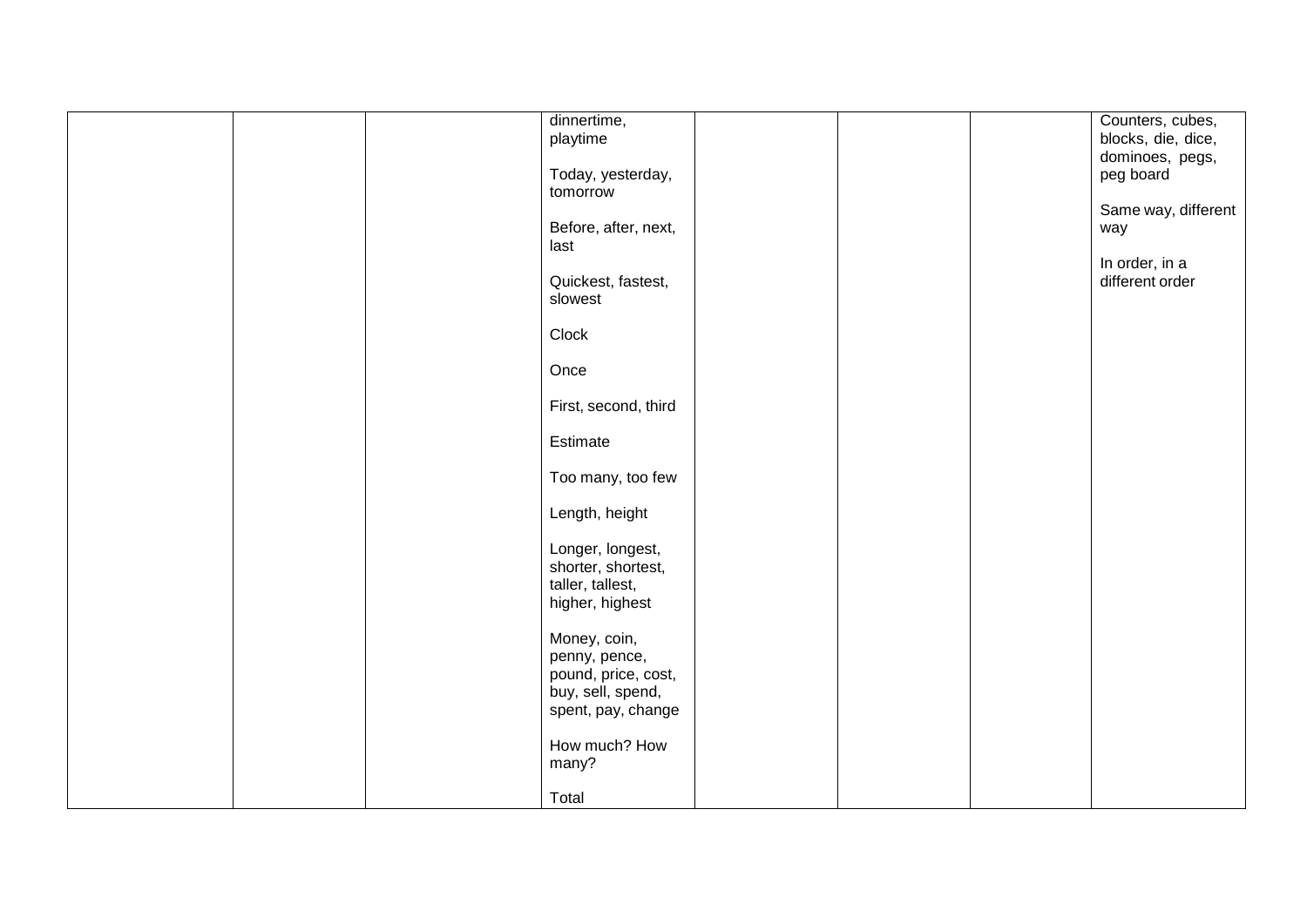| New maths vocabulary for year 1  |                                           |                                              |                                           |                                                |                                             |                            |                                         |
|----------------------------------|-------------------------------------------|----------------------------------------------|-------------------------------------------|------------------------------------------------|---------------------------------------------|----------------------------|-----------------------------------------|
| <b>Number and Place</b><br>Value | <b>Addition and</b><br><b>Subtraction</b> | <b>Multiplication and</b><br><b>Division</b> | <b>Measure</b>                            | <b>Geometry</b><br>(position and<br>direction) | <b>Geometry</b><br>(Properties of<br>shape) | <b>Fractions</b>           | General/problem<br>solving.             |
| Greater, lesser                  | Number bonds                              | Once, twice, three<br>times. Five times.     | Midnight                                  | Position                                       | Group                                       | Equal parts,<br>four equal | Place, fit                              |
| Pair                             | Inverse                                   | Count in tens                                | Now, soon, early,<br>late                 | Around                                         | Hollow                                      | parts                      | Arrange, rearrange                      |
| Units, ones, tens                | Near doubles                              | (forwards from/<br>backwards from)           | Quick, quicker,                           | Opposite                                       | Point, pointed                              | Two halves                 | Change, change<br>over                  |
| Ten more/less                    | <b>Difference</b><br>between              | How many times?                              | quickly, fast, slow,<br>slower            | Apart                                          | Edge                                        | A quarter, two<br>quarters | Split, separate                         |
| Figure (s)                       |                                           |                                              |                                           | Between, edge,                                 |                                             |                            |                                         |
| In order/ A different            | How many<br>fewer                         | Lots of, groups of                           | Old, older, oldest,<br>new, newer, newest | centre                                         |                                             |                            | Carry on, continue,<br>repeat           |
| order                            | isthan?<br>How much less                  | Multiple of, times,<br>multiply, multiply by | Takes longer, takes                       | Corner                                         |                                             |                            | Choose, collect                         |
| Above, below                     | is?                                       |                                              | less time                                 | <b>Direction</b>                               |                                             |                            |                                         |
|                                  |                                           | Repeated addition                            | Hour, o'clock, half                       | Journey                                        |                                             |                            | Record, trace,<br>copy, complete,       |
|                                  |                                           | Array, row, column                           | past                                      | Left, right                                    |                                             |                            | finish, end                             |
|                                  |                                           | Group in twos, threes,<br>etc                | Watch, hands                              | Across                                         |                                             |                            | Fill in, shade,<br>colour, cross, draw, |
|                                  |                                           | Divided by, left, left                       | How long ago?<br>How long will it be      | Near                                           |                                             |                            | draw a line<br>between, join (up),      |
|                                  |                                           | over                                         | to? How long will<br>it take to? How      | Along                                          |                                             |                            | arrow                                   |
|                                  |                                           |                                              | often?                                    | To, from                                       |                                             |                            | Answer, check,<br>same number(s),       |
|                                  |                                           |                                              | Always, never,                            |                                                |                                             |                            | different number(s),                    |
|                                  |                                           |                                              | often, sometimes,<br>usually              | Movement                                       |                                             |                            | missing number(s)                       |
|                                  |                                           |                                              | Once, Twice                               | Whole turn, half<br>turn                       |                                             |                            | Number facts                            |
|                                  |                                           |                                              |                                           |                                                |                                             |                            | Abacus, rods                            |
|                                  |                                           |                                              | First, second, third,<br>etc              | Stretch, bend                                  |                                             |                            | Best way, another                       |
|                                  |                                           |                                              |                                           |                                                |                                             |                            | way                                     |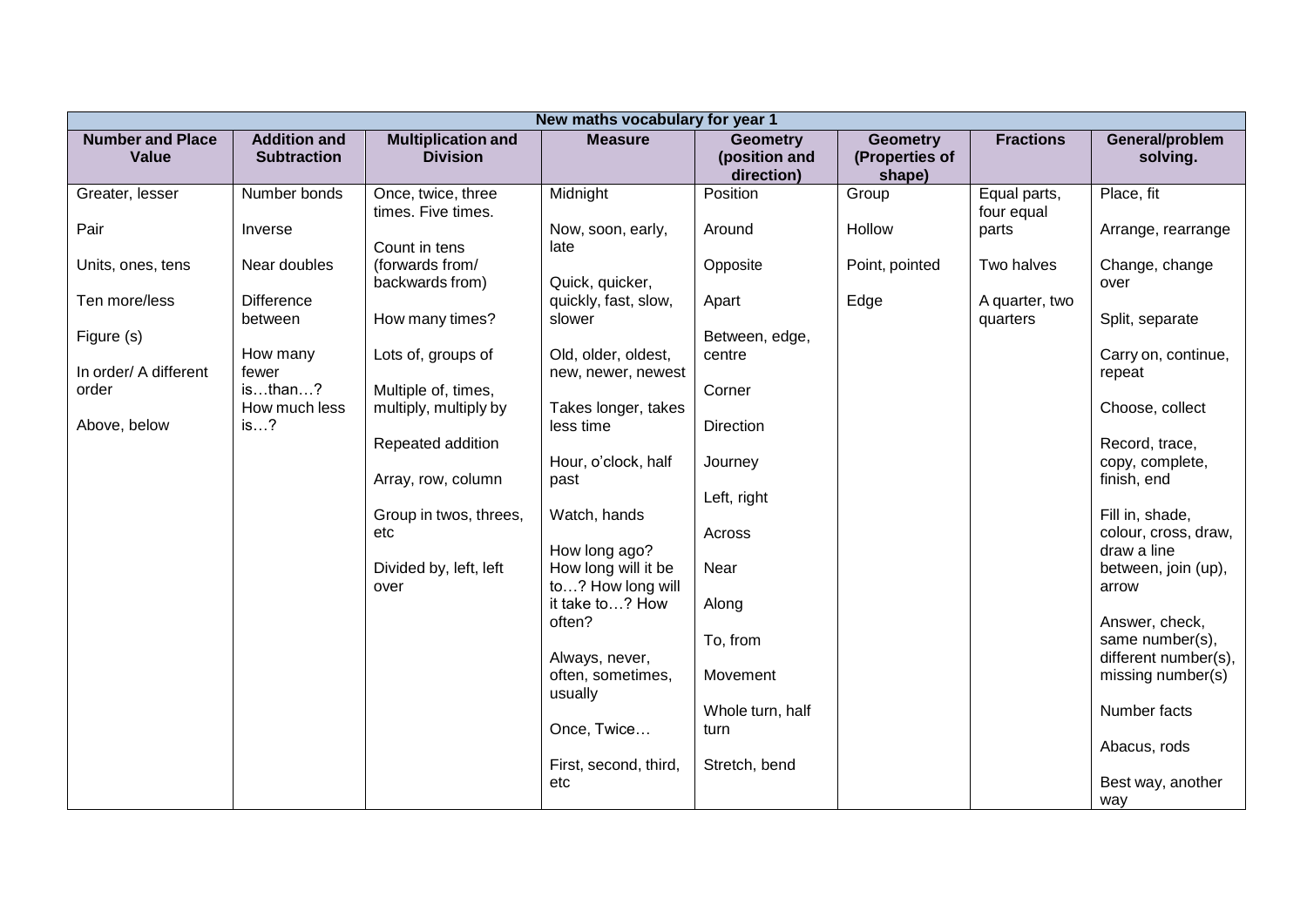|  | Close to, about the |  |                      |
|--|---------------------|--|----------------------|
|  |                     |  |                      |
|  | same as, just over, |  | Not all, every, each |
|  | just under          |  |                      |
|  |                     |  |                      |
|  | Enough, not         |  |                      |
|  | enough              |  |                      |
|  |                     |  |                      |
|  | Width, depth        |  |                      |
|  |                     |  |                      |
|  | Long, short, tall,  |  |                      |
|  | high                |  |                      |
|  |                     |  |                      |
|  | Low, wide, narrow,  |  |                      |
|  | deep, shallow,      |  |                      |
|  | thick, thin         |  |                      |
|  |                     |  |                      |
|  | Far, near, close    |  |                      |
|  |                     |  |                      |
|  | Metre, ruler, metre |  |                      |
|  | stick               |  |                      |
|  |                     |  |                      |
|  | Costs more, costs   |  |                      |
|  | less, dear(er),     |  |                      |
|  | cheaper, costs the  |  |                      |
|  |                     |  |                      |
|  | same as             |  |                      |
|  |                     |  |                      |
|  |                     |  |                      |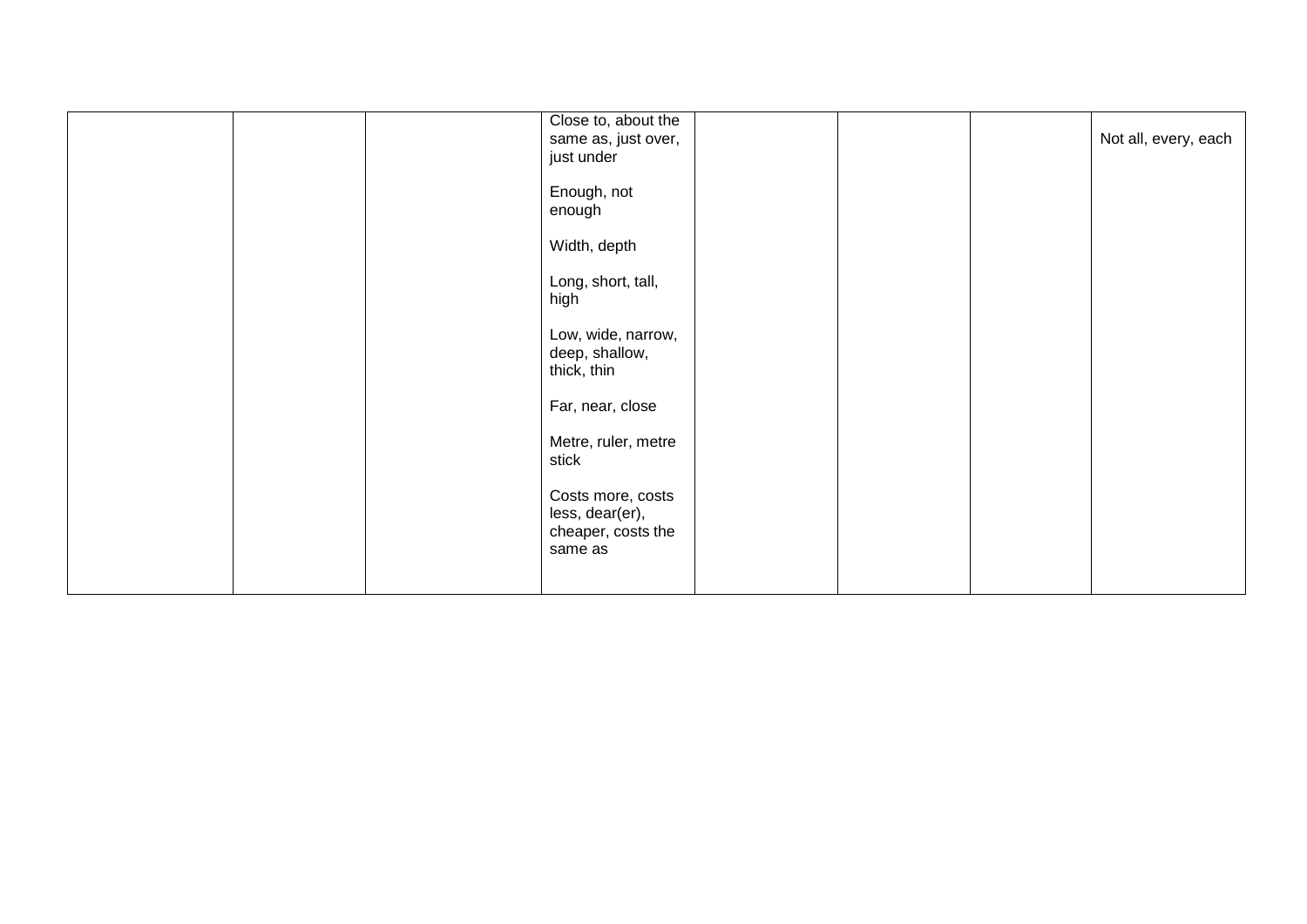| New maths vocabulary for year 2                                                       |                                                                 |                                                                                                |                                                                                                                                                  |                                                                     |                                                                                                                                                                                         |                                                                                                              |
|---------------------------------------------------------------------------------------|-----------------------------------------------------------------|------------------------------------------------------------------------------------------------|--------------------------------------------------------------------------------------------------------------------------------------------------|---------------------------------------------------------------------|-----------------------------------------------------------------------------------------------------------------------------------------------------------------------------------------|--------------------------------------------------------------------------------------------------------------|
| Number and place<br>value                                                             | Measure                                                         | Geometry (position<br>and direction)                                                           | Geometry (properties<br>of shape)                                                                                                                | Fractions                                                           | Data/statistics                                                                                                                                                                         | General/problem<br>solving                                                                                   |
| Numbers to one<br>hundred<br>Hundreds<br>Partition,<br>recombine<br>Hundred more/less | Quarter past/to<br>m/km, g/kg, ml/l<br>Temperature<br>(degrees) | Rotation<br>Clockwise,<br>anticlockwise<br>Straight line<br>Ninety degree<br>turn, right angle | Size<br>Bigger, larger, smaller<br>Symmetrical, line of<br>symmetry<br>Fold<br>Match<br>Mirror line, reflection<br>Pattern, repeating<br>pattern | Three quarters, one<br>third, a third<br>Equivalence,<br>equivalent | Count, tally, sort<br>Vote<br>Graph, block graph,<br>pictogram,<br>Represent<br>Group, set, list, table<br>Label, title<br>Most popular, most<br>common, least<br>popular, least common | Predict<br>Describe the<br>pattern, describe<br>the rule<br>Find, find all, find<br>different<br>Investigate |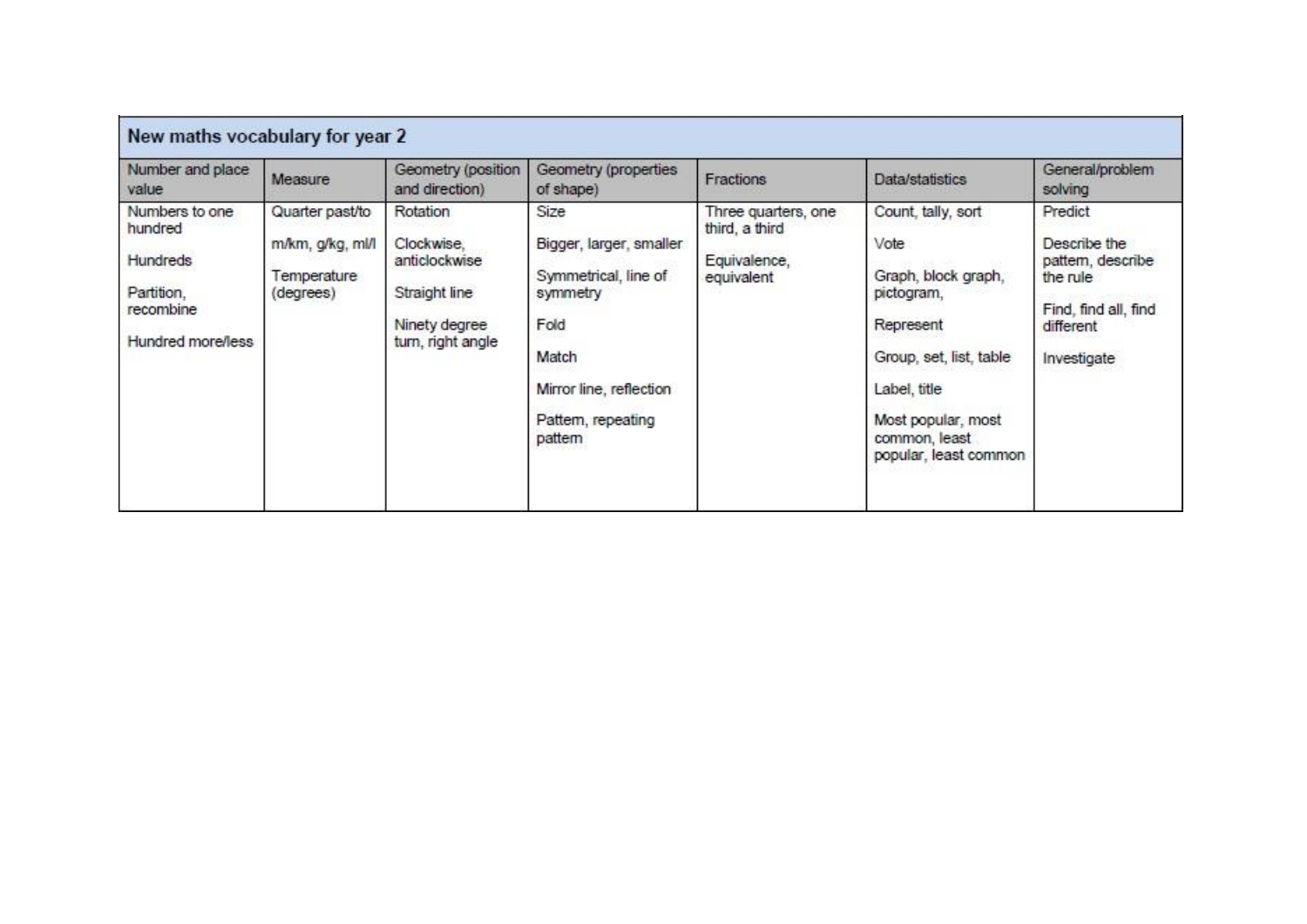|                            | New maths vocabulary for year 3    |                                                                              |                                                                                        |                                                                                                             |                                                                 |                                                                                                     |                                                                                                    |
|----------------------------|------------------------------------|------------------------------------------------------------------------------|----------------------------------------------------------------------------------------|-------------------------------------------------------------------------------------------------------------|-----------------------------------------------------------------|-----------------------------------------------------------------------------------------------------|----------------------------------------------------------------------------------------------------|
| Number and<br>place value  | Addition and<br>subtraction        | Multiplication<br>and division                                               | Measure                                                                                | Geometry<br>(position and<br>direction)                                                                     | Geometry<br>(properties of<br>shape)                            | Fractions                                                                                           | Data/statistics                                                                                    |
| Numbers to one<br>thousand | Column addition<br>and subtraction | Product<br>Multiples of four,<br>eight, fifty and<br>one hundred<br>Scale up | Leap year<br>Twelve-<br>hour/twenty-four-<br>hour clock<br>Roman numerals<br>I to XIII | Greater/less<br>than ninety<br>degrees<br>Orientation<br>(same<br>orientation.<br>different<br>orientation) | Horizontal,<br>vertical.<br>perpendicular<br>and parallel lines | Numerator,<br>denominator<br>Unit fraction, non-<br>unit fraction<br>Compare and<br>order<br>Tenths | Chart, bar chart,<br>frequency table,<br>Carroll diagram,<br>Venn diagram<br>Axis, axes<br>Diagram |

| Number and place value  | Multiplication<br>and division | Measure | Geometry (position<br>and direction) | Geometry (properties<br>of shape)       | Fractions and<br>decimals | Data/statistics |
|-------------------------|--------------------------------|---------|--------------------------------------|-----------------------------------------|---------------------------|-----------------|
| Tenths, hundredths      | Multiplication                 | Convert | Coordinates                          | Quadrilaterals                          | Equivalent decimals       | Continuous data |
| Decimal (places)        | facts (up to                   |         | Translation                          | Triangles                               | and fractions             | Line graph      |
| Round (to nearest)      | 12x12                          |         |                                      |                                         |                           |                 |
| Thousand more/less than | Division facts                 |         | Quadrant<br>x-axis, y-axis           | Right angle, acute<br>and obtuse angles |                           |                 |
| Negative integers       | Inverse                        |         |                                      |                                         |                           |                 |
|                         |                                |         | Perimeter and area                   |                                         |                           |                 |
| Count through zero      | Derive                         |         |                                      |                                         |                           |                 |
| Roman numerals (I to C) |                                |         |                                      |                                         |                           |                 |